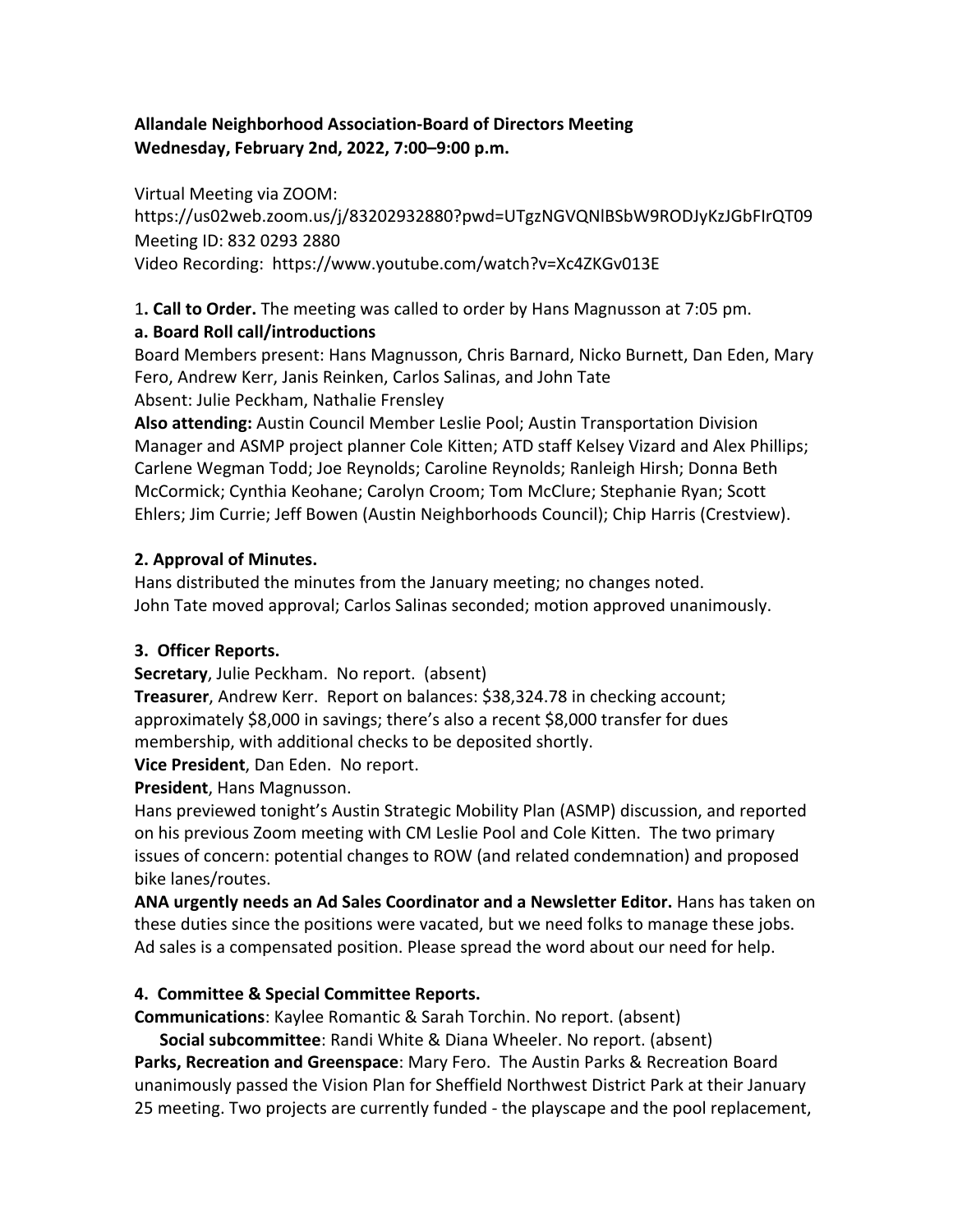which is a separate project under the Aquatics Division. The park will see major construction with pool replacement, dam restoration and sewer line replacement taking place between 2023 and the end of 2025. Other items will be implemented as funding becomes available. A request for pond maintenance will be included in next year's PARD budget. A report appears in the February newsletter.

*It's My Park Day Spring 2022* takes place on March 5 with two Shoal Creek clean-up teams and additional positions for wildflower seeding or other maintenance efforts.

**Zoning, Planning and Land Use**: Joe Reynolds reported that neighbors adjacent to a pending redevelopment on Wilbur Dr were granted an injunction to halt construction based on legal issues related to deed restrictions. Parties are now in mediation. A judgment is expected to be issued this summer if no resolution is reached.

The Zoning committee hopes to host a series of neighborhood engagements to explain zoning and how to engage in the process.

**Safety**: Carlene Wegman Todd.

Carlene will present information in March following an upcoming committee meeting. **Membership**: Dan Eden. No report.

## **5. ANA Board meetings to Continue Via Zoom.**

There was general agreement that for now, Board meetings should continue via Zoom, but we may want to periodically meet in in person once COVID numbers go down. We should further consider how to approach General Membership meetings, including the April meeting. This will be included on the March agenda.

# **6. Austin Strategic Mobility Plan (ASMP) Amendments Update (see list of affected Allandale streets). CM Leslie Pool and Cole Kitten, Austin Transportation Department**

Council Member Pool and Cole Kitten discussed two specific areas of neighborhood concern related to changed designations for Allandale streets.

- 1) impact on Allandale properties located on streets designated as bicycle routes, including Right of Way (ROW) needs and associated potential for condemnation.
- 2) proposed bike facilities / bike routes through Allandale and ANA recommendations to change those routes / designations.

**ROW.** The ASMP does not direct the ROW or condemnation process; it reflects plans developed by other programs. There is no plan to acquire ROW in established neighborhoods; those proceedings would only be triggered by redevelopment of an entire block or side of a street.

**Bike Facilities.** ASMP changes reflect streets that were identified to have bike facilities in the 2014 Bicycle Plan. To change these routes or designations, ANA could advocate that internal Allandale streets remain as Level 1 streets and be designated as Neighborhood Bikeways, which have lower speed limits and traffic counts, employ traffic calming devices and are safely shared with cars, bikes and pedestrians.